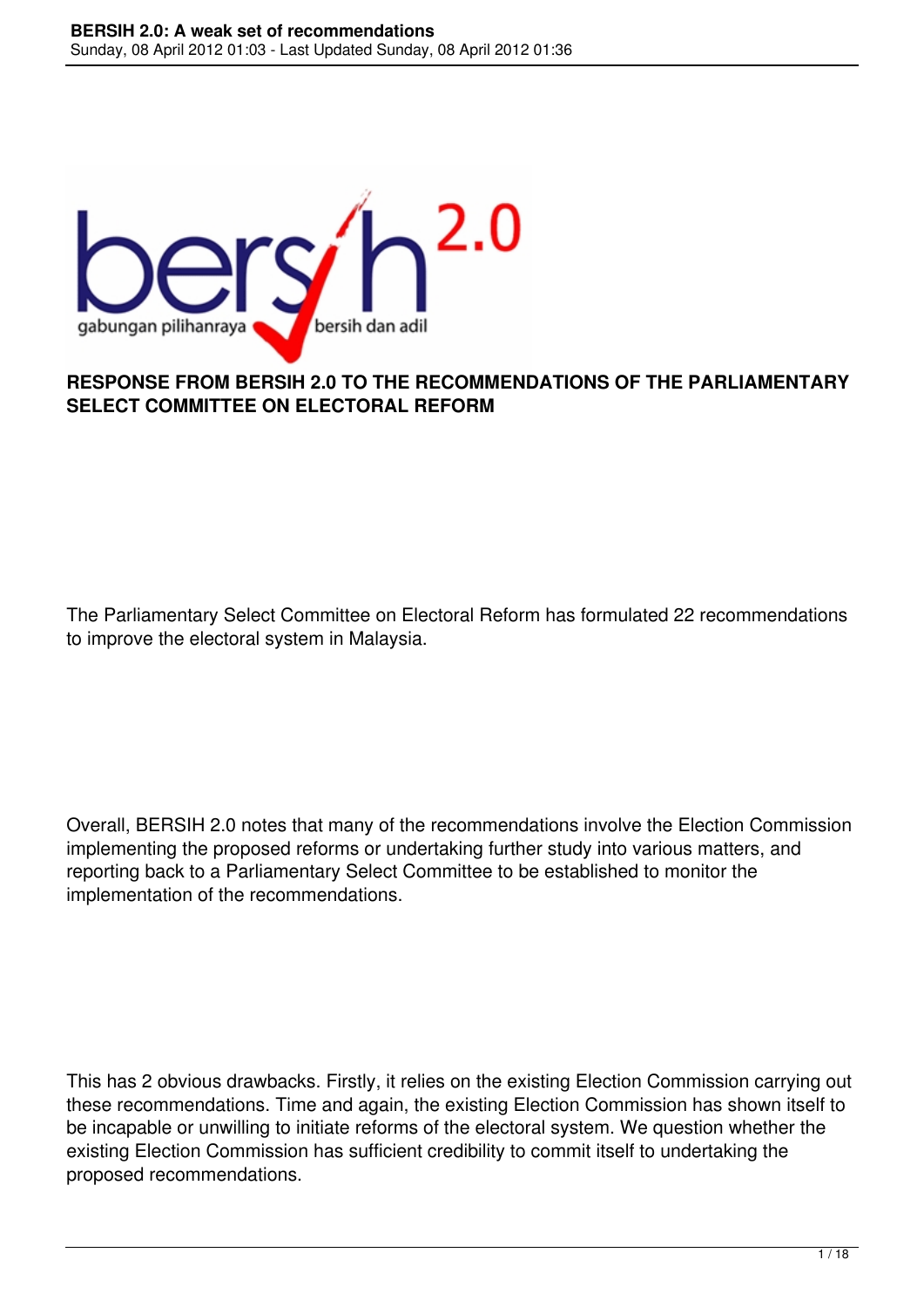Secondly, BERSIH 2.0 is of the belief that many of the recommendations made by the Parliamentary Select Committee can be immediately implemented. We do not see the need to provide for a lengthy implementation period. We reiterate that BERSIH 2.0 has demanded that reforms should be implemented BEFORE the 13th General Elections are held.

We note that while some recommendations do provide for a time-frame to report back, many others do not. The lack of a time-line merely prolongs the dissatisfaction and lack of confidence in the electoral system, and adds to the frustration of the rakyat.

Specifically, BERSIH 2.0 would make their initial response to the 22 recommendations as follows:-

#### **1. OVERSEAS VOTERS**

The main proposal, namely to allow overseas voters to vote, should be immediately implemented. The right to vote should be unconditional, and any imposition of conditions would be unconstitutional.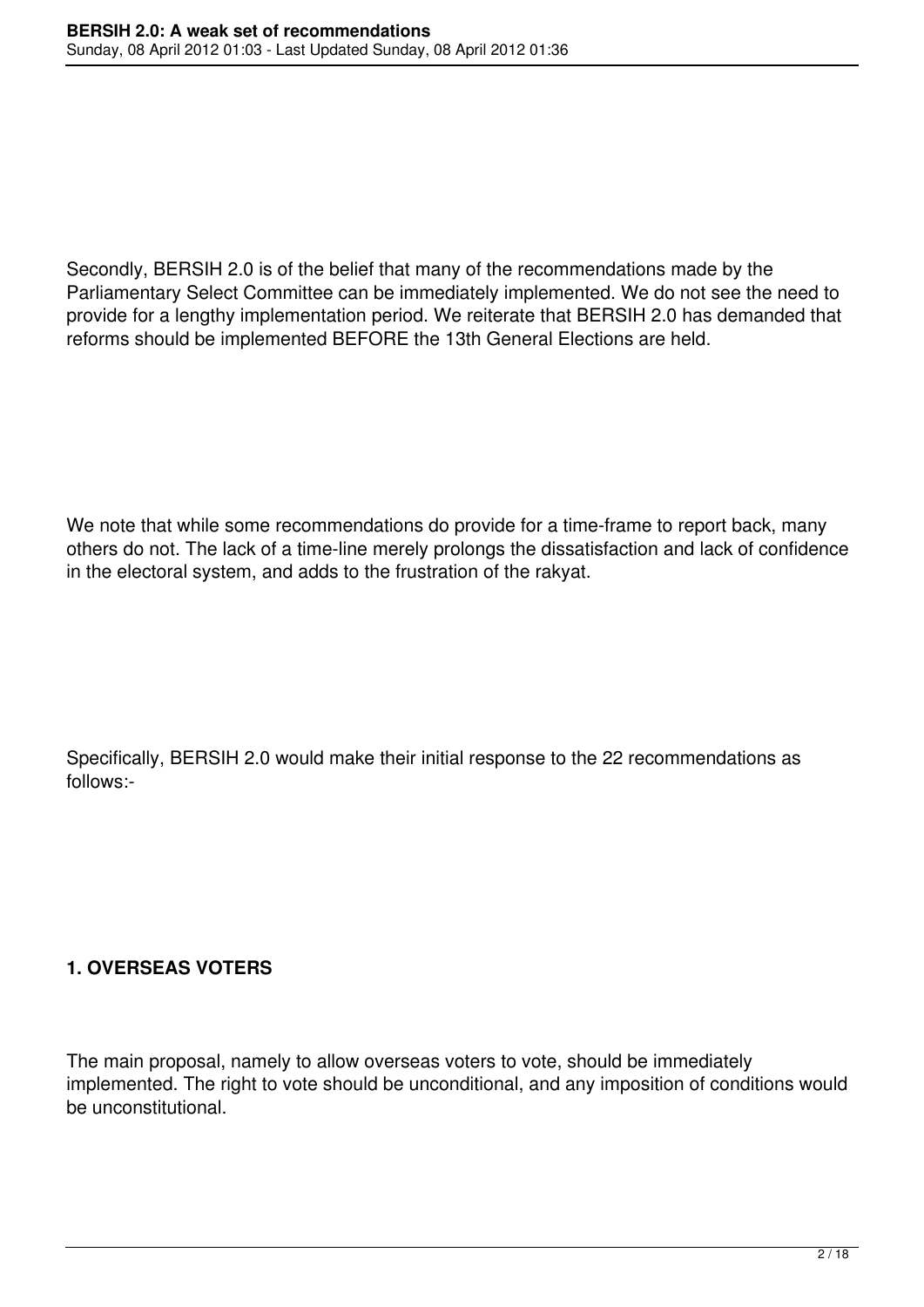BERSIH 2.0, Tindak Malaysia and Malaysian Overseas Voter have submitted detailed proposals as to how voting for overseas Malaysians may be carried out, and we do not see the need for further study on this matter as it will only serve to delay implementation. If the Election Commission is unable to handle the voting by Malaysians living abroad, civil society organisations are prepared to do it on the Election Commission's behalf, so long as they are adequately resourced financially.

Provisions already exist to allow Malaysians living overseas to register as voters. Malaysian missions abroad should be immediately instructed to receive such applications, and to comply with a standardised procedure that needs to be urgently clarified.

# **2. POSTAL VOTING FOR ELECTION COMMISSION STAFF AND THE MEDIA**

The current categories of permissible postal voters in respect of those living within Malaysia – police/ military personnel and their spouses, staff of the Election Commission - should be re-classified as advance voters. Advance voters should only be allowed to vote in the constituencies in which they are registered by the Election Commission and gazetted.

BERSIH 2.0 and Tindak Malaysia have suggested that the category of advance voters should be extended to election candidates, election agents, polling agents, counting agents, booth observer and candidates' nominees on the Election Commission enforcement teams.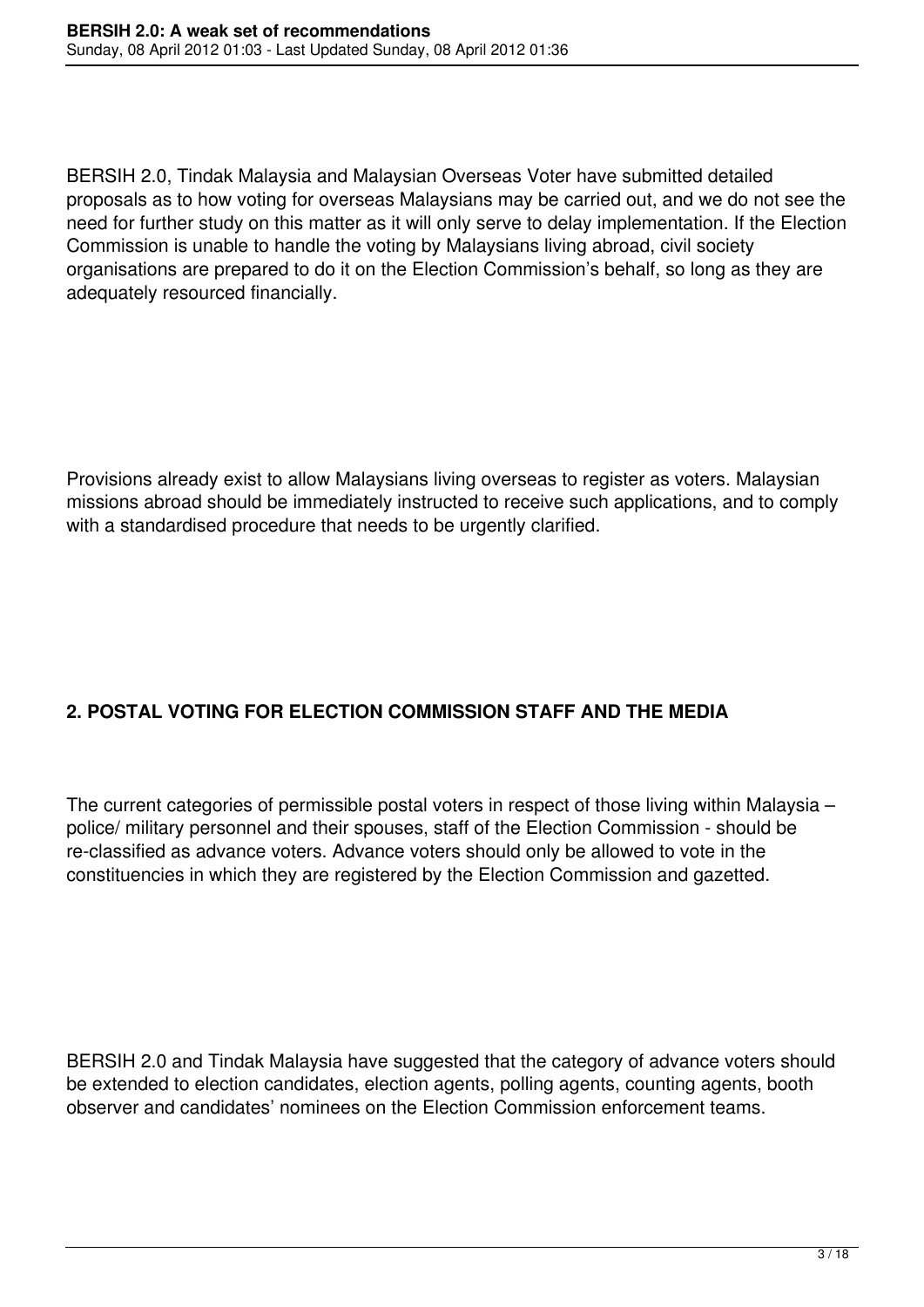Personnel on duty at polling stations should come from a mix of Election Commission staff and members of civil society/the public resident in that constituency.

We do not agree that members of the media enjoy the right to be registered as postal or advance voters.

It is noted that the question of the integrity of the postal vote system has not been thoroughly examined. The postal vote system has in the past created a great amount of suspicion. One would have thought that it is best for transparency that the categories of advance voters and postal voters be reduced, not increased.

## **3. DISTANCE VOTING**

We are in favour of distance voting. The logistics relating to distance voting are not too difficult provided there exists the requisite political will.

BERSIH 2.0 and Tindak Malaysia have already submitted proposals and logistical solutions to the issue of distance voting, via the Second Memorandum to the Parliamentary Select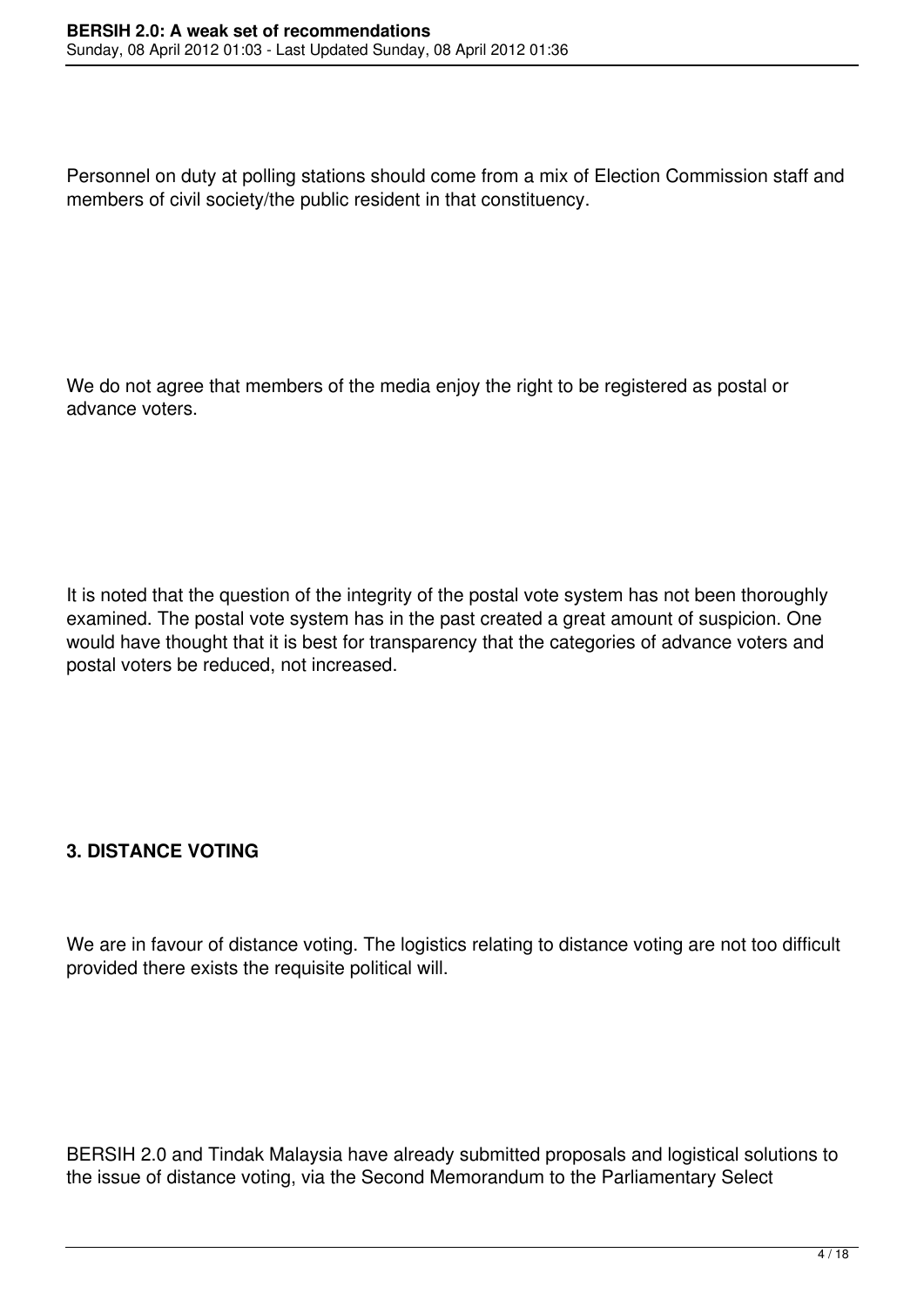Committee, on 21 March 2012. We do not see the need for further study. The provisions to permit distance voting can be implemented once the relevant regulations are amended. Our Second Memorandum already contains the draft amendments to the existing regulations.

## **4. PRE-REGISTRATION OF CITIZENS AS VOTERS ON REACHING THE AGE OF 20 YEARS**

We are of the view that this is not necessary. Focus instead should be placed on automatic registration of voters when they reach the age of 21. Attention should also be paid to our proposal to reduce the qualifying age for voting to 18 years.

# **5. DATE OF DISSOLUTION OF PARLIAMENT**

We are of the view that in a functioning democracy, provision has to be made for circumstances in which the government of the day may lose a motion of no confidence. Introducing provisions that Parliament can only be dissolved after the completion of at least 4 years of a 5-year term of office may lead to an unpopular government being allowed to cling onto power.

## **6. CARETAKER GOVERNMENT**

We wholly support the concept of a caretaker government, but do not feel that this is within the ambit of the Election Commission. There must be political consensus on the aim of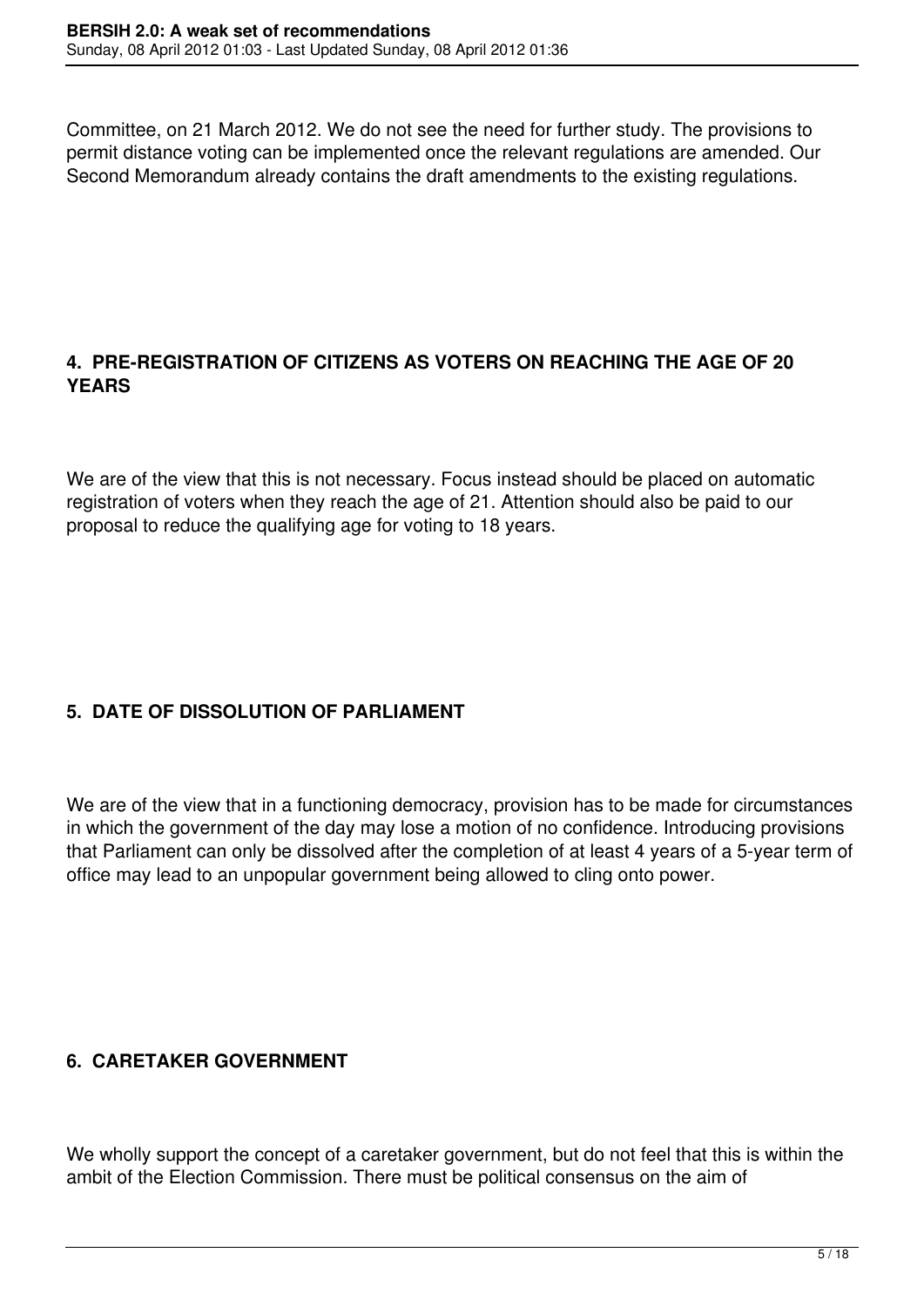implementing the concept of a caretaker government – to achieve political neutrality during the election campaign period, with no new spending commitments, no new projects announced. There will also have to be political agreement on its composition

## **7. ENFORCEMENT OF EXISTING REGULATIONS IN CONNECTION WITH THE OFFENCE OF GIVING FALE INFORMATION IN REGISTRATION MATTERS**

All the necessary information to be provided during the registration of new voters or registration of a change of address should be based on the particular contained in the MyKad or the relevant change of address notification issued by the National Registration Department. There is no need for any additional information.

We are more concerned about what has not been addressed by the Parliamentary Select Committee, which is more critical, namely the existence of false and duplicate identities within the database of the National Registration Department. This raises questions about the integrity of the National Registration Department's database, upon which the Election Commission relies.

# **8. EXTENDING THE CAMPAIGN PERIOD**

We have called for a minimum campaign period of 21 days.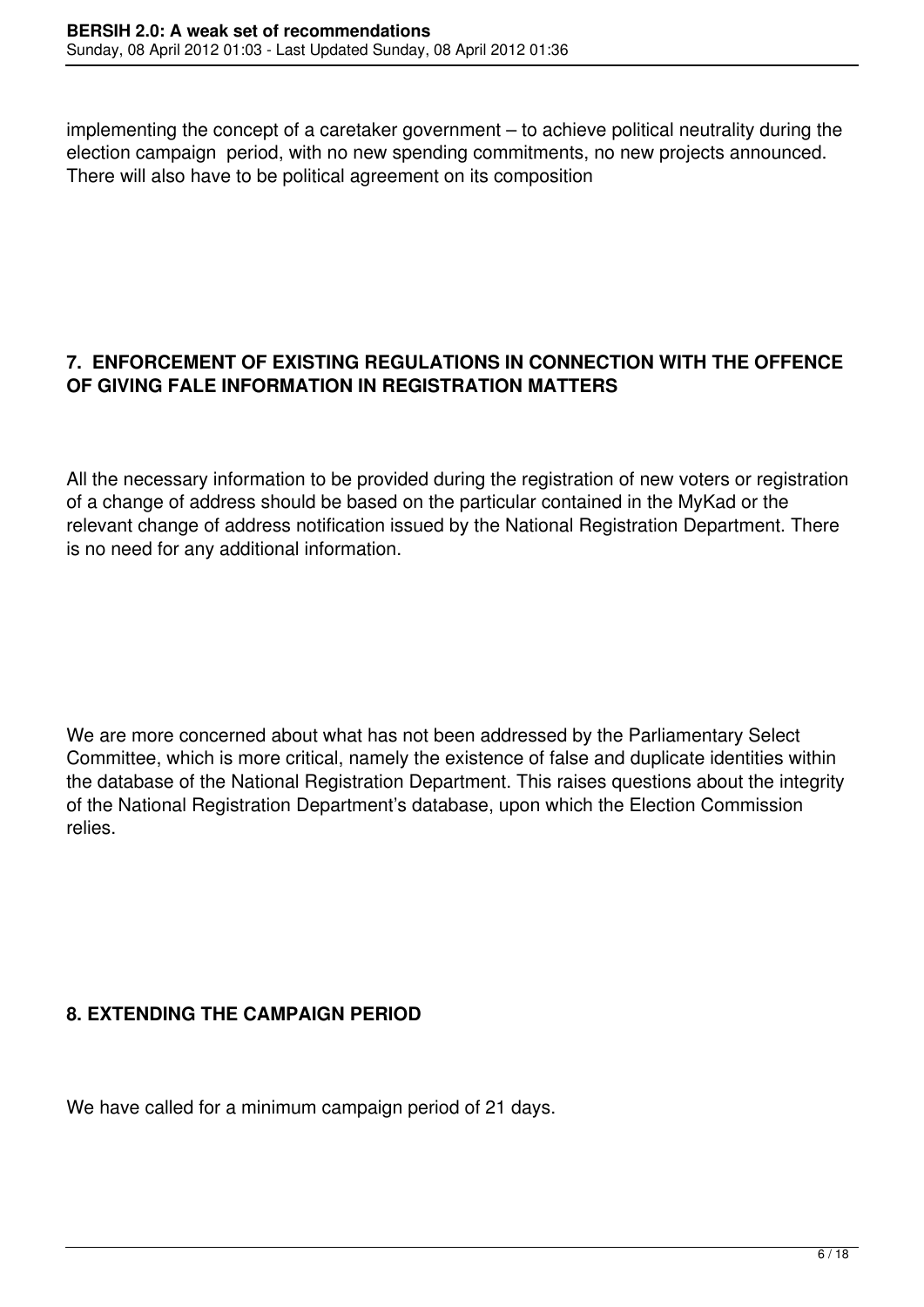In determining the minimum campaign period, consideration must be given to the number of days required in order to allow an overseas voter to receive his/her ballot paper, mark it, and return it by post to the Returning Officer of his/her voting constituency before 5pm on election day. Any campaign period less than the number of days required for this to be reasonably undertaken would make a mockery of the right of overseas voters to cast postal ballots. This should be one of the minimum criteria to determine the length of the campaign period. A decision on the campaign period, which we would remind is something that is decided by the Election Commission, should also take into consideration the provision of sufficient time for election candidates to disseminate their election messages to the electorate and for the voter to consider the issues.

The argument of the costs associated with a prolonged election campaign period is a false one. The bulk of the labour costs of carrying out an election is not dependent on the length of the campaign period. Such costs would be incurred on polling day itself, however long or short the campaign period is. Other fixed costs would remain unchanged, and so are also not dependent on the length of the campaign period.

In any event, elections are of sufficient importance that the cost of carrying one out should not be a primary consideration.

The costs incurred by political parties and election candidates should not be a consideration. Where candidates are concerned, existing regulations already prescribe financial limits for election campaign-related expenditure.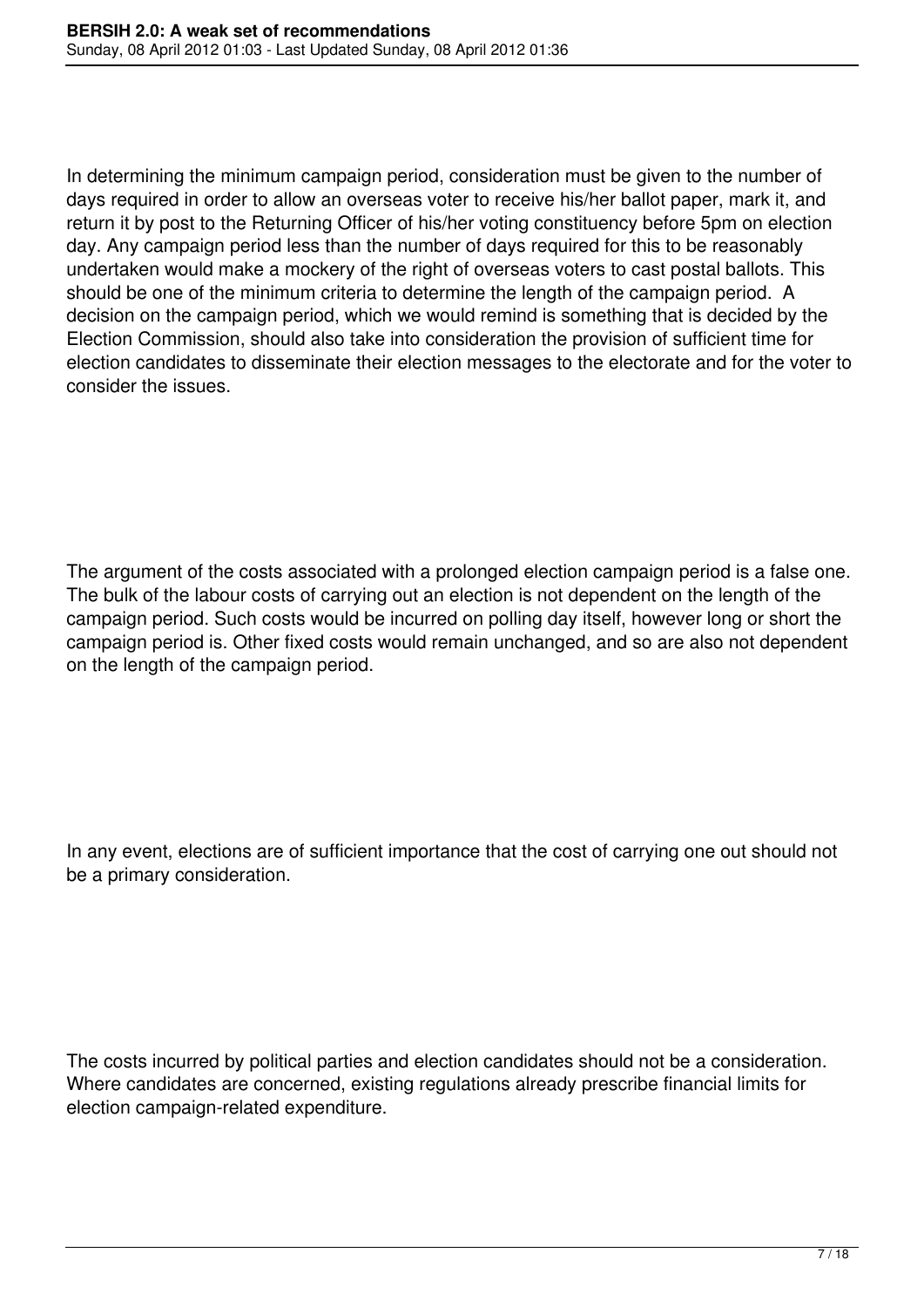### **9. FREE AND EQUITABLE MEDIA ACCESS**

There should be fair and equitable coverage of the election campaign of candidates and political parties, and no biased reporting. This recommendation can and must be implemented immediately. There must be a public commitment by the relevant Ministry that this be done. We are pleased that the Parliamentary Select Committee has made reference to Article 115(2) of the Federal Constitution and has called upon the Election Commission to exercise their power under these provisions.

# **10. ON-GOING MONITORING OF THE ELECTORAL ROLL**

Currently the postal voter roll is separate from the principal electoral roll. This should be unified so that duplication of electors cannot arise.

The work done by MIMOS in electronically interrogating the electoral rolls has been too simplistic, resulting in minimal errors being identified. It appears that only a comparison of the 12-digit MyKad numbers was carried out.

The testing of the data requires more thorough and detailed parameters. For example, testing should be done to see if there is a duplication of the old NRIC numbers. Testing should also be done to search for identical names, and a high degree of matching of the 12-digit MyKad numbers to eliminate for possible duplicate registrations.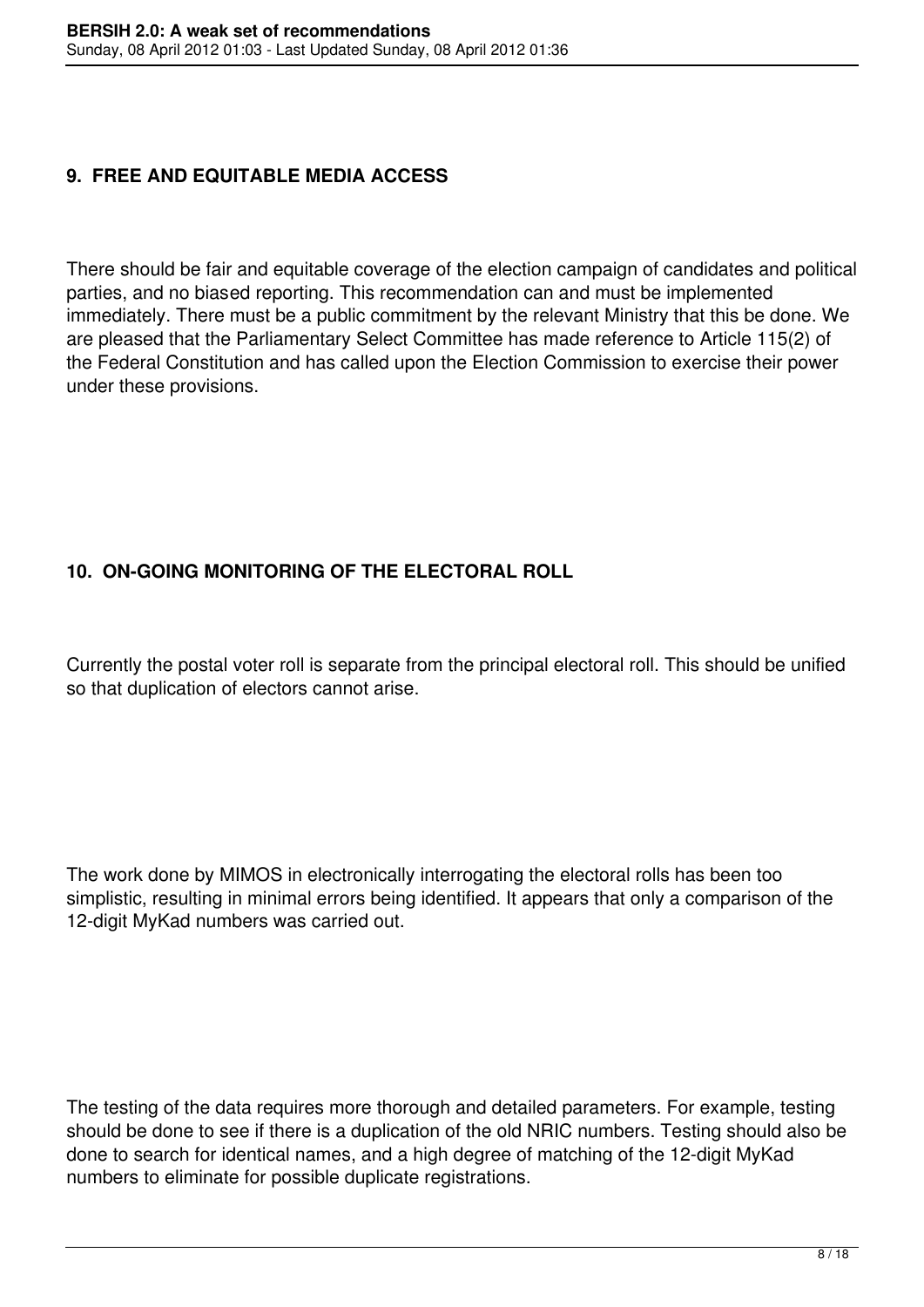For police and military personnel, the 12-digit MyKad numbers and the numbers of military or police identity card should also be listed to check for possible duplicate registrations. This does not appear to have been done either.

Postal addresses should be complete. It is the duty of the Election Commission to ensure that all data are comprehensively entered. We are disturbed that the Election Commission has cited clerical errors to explain away discrepancies in the electoral roll. Entry checking by 2 separate personnel should have been undertaken to eliminate clerical errors. Physical site verification of addresses of new voters should also have been carried out.

Minor variations in how postal addresses are entered into the database have also led to duplicate registration of electors.

The monitoring of the work of the Election Commission with respect to the electoral rolls should be performed by an independent audit committee.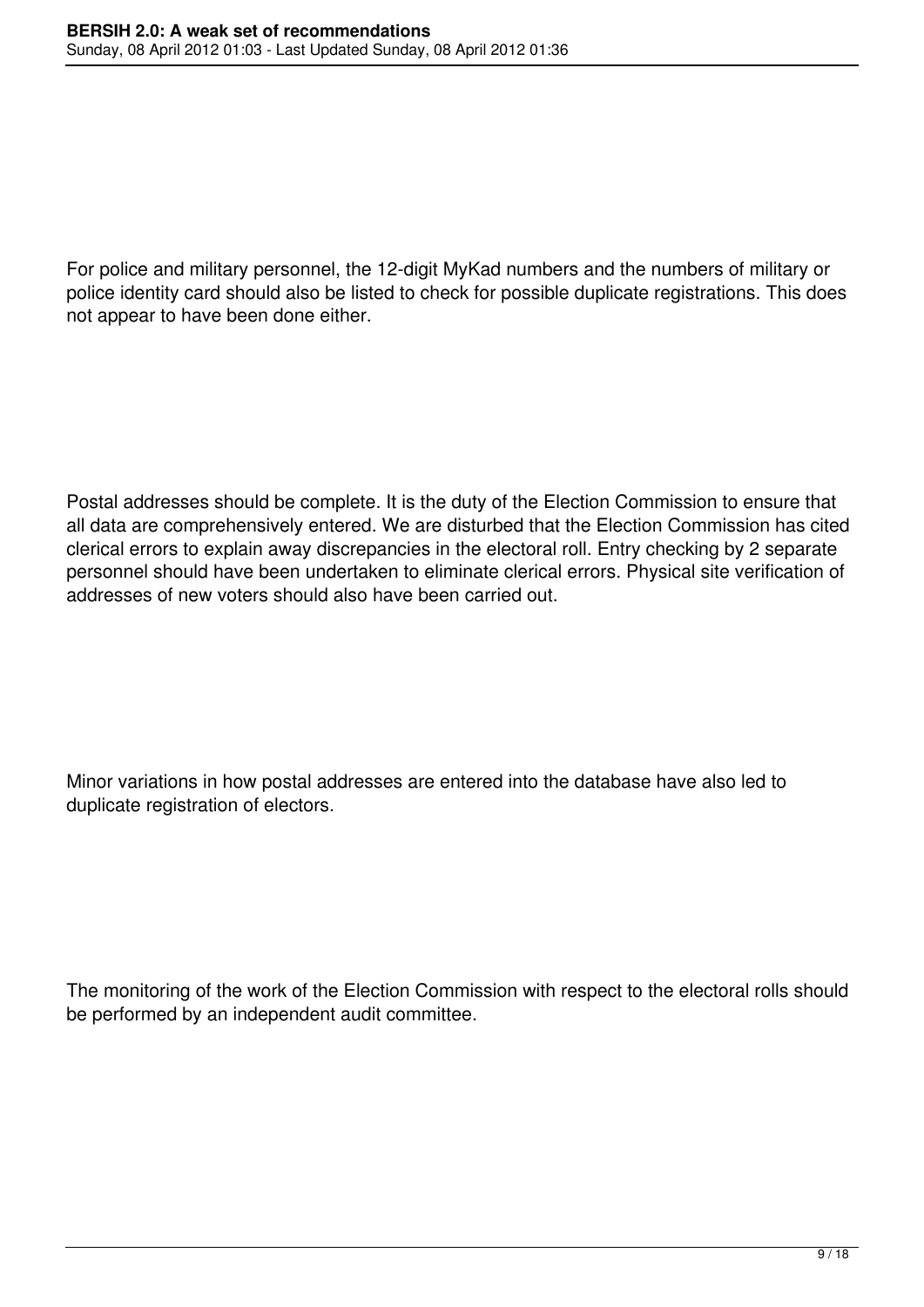It is disappointing that the Parliamentary Select Committee has not addressed its mind fully to the instances of fraud that have been highlighted publicly to-date. The Election Commission ought to have been taken to task over this and immediate steps must be taken to address this vital issue. As it stands, BERSIH 2.0 is of the view that we cannot proceed to the 13th General Elections based on this electoral roll.

### **11. INSPECTION OF THE ELECTORAL ROLL FOR ADDRESSES WITH MULTIPLE ELECTORS**

We question why inspection should only begin for addresses that have more than 50 registered electors. Since this inspection is undertaken in order to identify addresses with multiple electors, inspection could just as easily start for addresses with more than 11 electors. More work would have to be done, but as the intention is to identify addresses for further investigation, a lower number would generate more addresses for which electors may be verified.

There is no need to allow for a period of 45 days to complete such investigations. A period of 21 days would suffice.

# **12. OBJECTIONS TO VALIDATED ELECTORAL ROLLS**

The Chief Registrar already has adequate discretionary power under Regulation 25 of the Registration of Electors Regulations to cause the registration of suspicious electors to be investigated even after the electoral rolls have been validated. There is no need to study the granting of additional powers.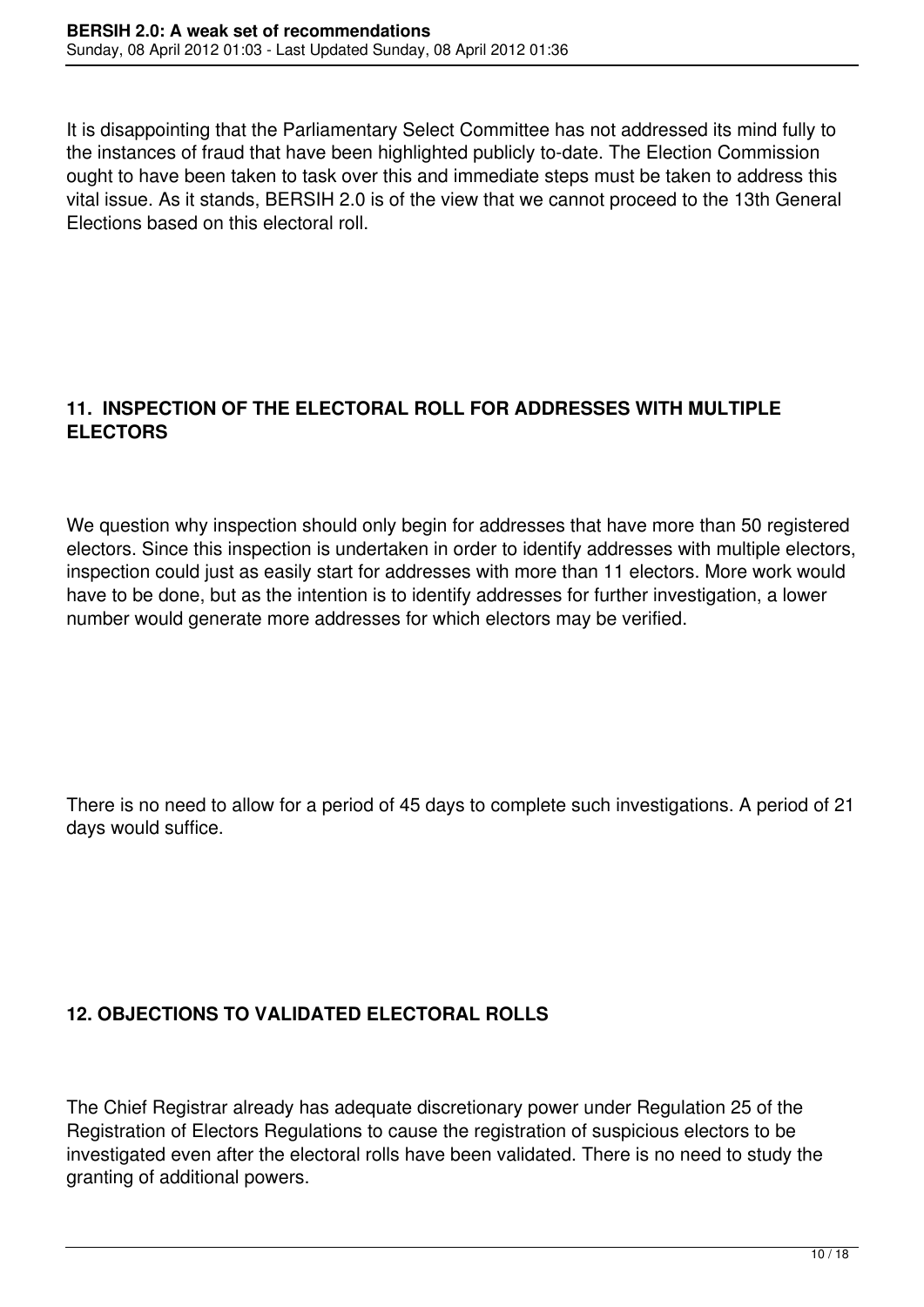# **13. STUDYING AUTOMATIC VOTER REGISTRATION**

We have called for the automatic registration of electors upon their attaining the age of 21 years. There is no reason for any delay in implementing this. If the government is of the view that an amendment to the Federal Constitution is required in order to achieve this, this can be speedily accomplished if there is sufficient support for this proposal from all political parties represented in Parliament.

# **14. UTILISATION OF AN ADDRESS OTHER THAN THE ADDRESS ON THE IDENTITY CARD TO DETERMINE A PERSON'S ELECTORAL CONSTITUENCY**

This deals with the question of which constituency a person should vote in, in cases where a person does not reside at the address contained in his MyKad.

BERSIH 2.0 and Tindak Malaysia have already proposed solutions to the Parliamentary Select Committee on this issue, namely the various alternatives of advance voting, distance voting and postal voting for overseas Malaysians. Instead of adopting the solutions offered, the Parliamentary Select Committee appears to be skirting the issue.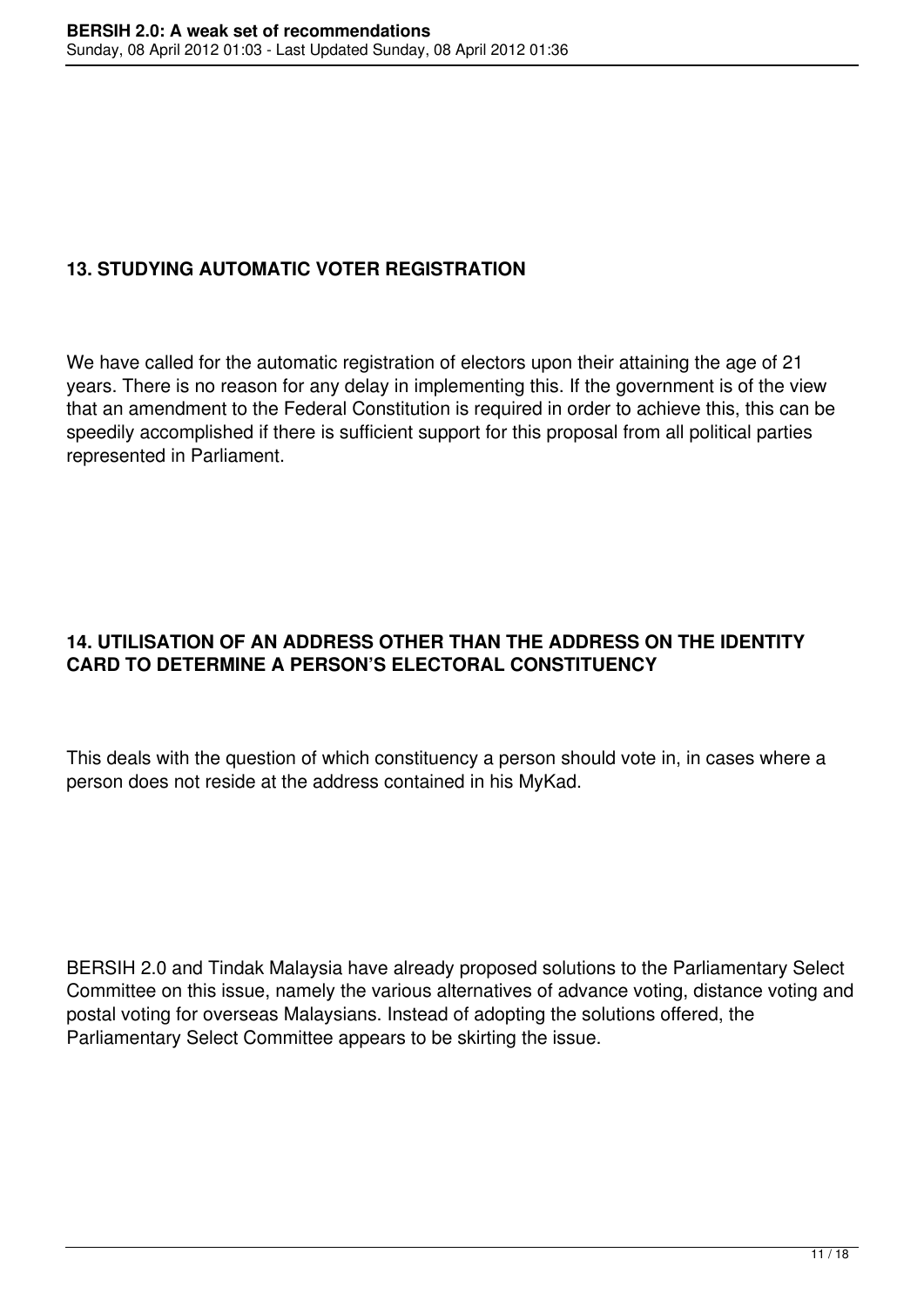The decision on which constituency a voter should be registered in must be based on the address shown on the MyKad or on any change of address notified to the National Registration Department.

Apart from advance voting, distance voting and postal voting, BERSIH 2.0 and Tindak Malaysia have suggested that an elector may register with the Election Commission his or her choice of which polling station at which to vote, so long as it is a polling station within the same constituency. In cases of large geographical constituencies, this may make it easier for a person to cast his or her vote, rather than having to return to the polling station nearest the registered residential address.

# **15. STRENGHTENING THE POSITION OF THE ELECTION COMMISSION**

Members of the Election Commission must enjoy public confidence, and must be able to ensure that elections are carried out in a free and fair manner. In the event that they cease to enjoy public confidence, they should resign or be removed.

The Election Commission supervises the election of members of Parliament and state legislative assemblies. As such, the Election Commission should be independent of Parliament. The Election Commission should have and manage its own budget, which should not be scrutinised by Parliament, but audited by the Auditor-General.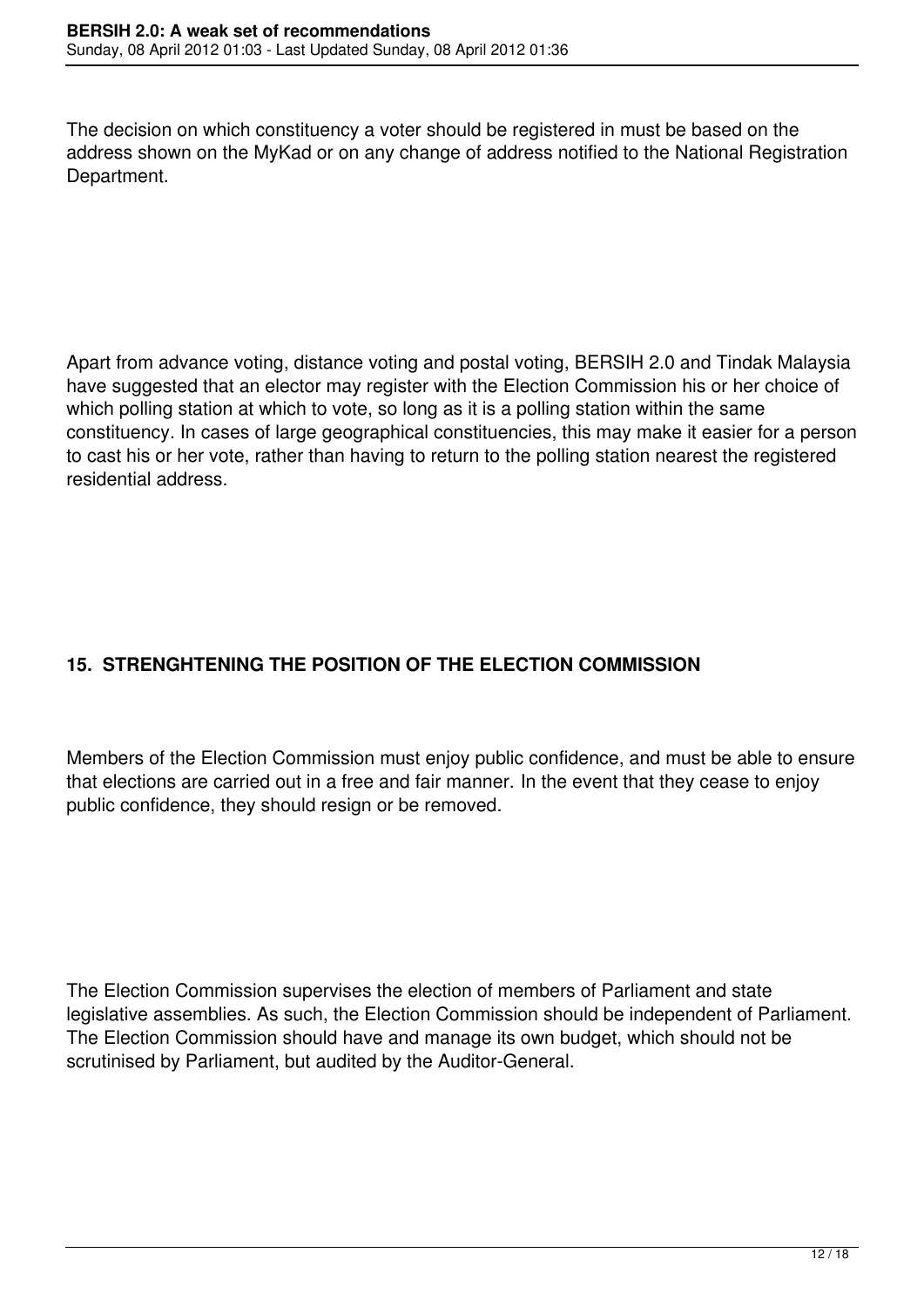There should be a committee comprising non-politicians charged with the responsibility of receiving nominations for membership of the Election Commission and which would make recommendations to the Yang DiPertuan Agong. Past and present members of political parties and serving or retired civil servants should not be eligible to be nominated as members of the Election Commission. The non-involvement of the Prime Minister in the appointment process should be emphasized in order to ensure that the Election Commission is independent.

# **16. STRUCTURING AND STRENGTHENING OF THE ELECTION COMMISSION**

A detailed study of the human resource capacity and performance of the Election Commission is needed before any recommendation of an increase in its staff numbers can be accepted.

In any event, if the recommendation to separate the 3 main functions of the Election Commission is accepted (see item 18 below), then the number of Election Commission staff could actually be reduced, rather than increased. We are deeply alarmed by reports that there has been an increase in the number of staff of the Election Commission by 100,000 people, to 240,000. This in itself is a sizeable block of postal voters that gives cause for grave concern.

The staffing of the Election Commission should be independent of government. Commission should have its own funding, staff and salary scheme.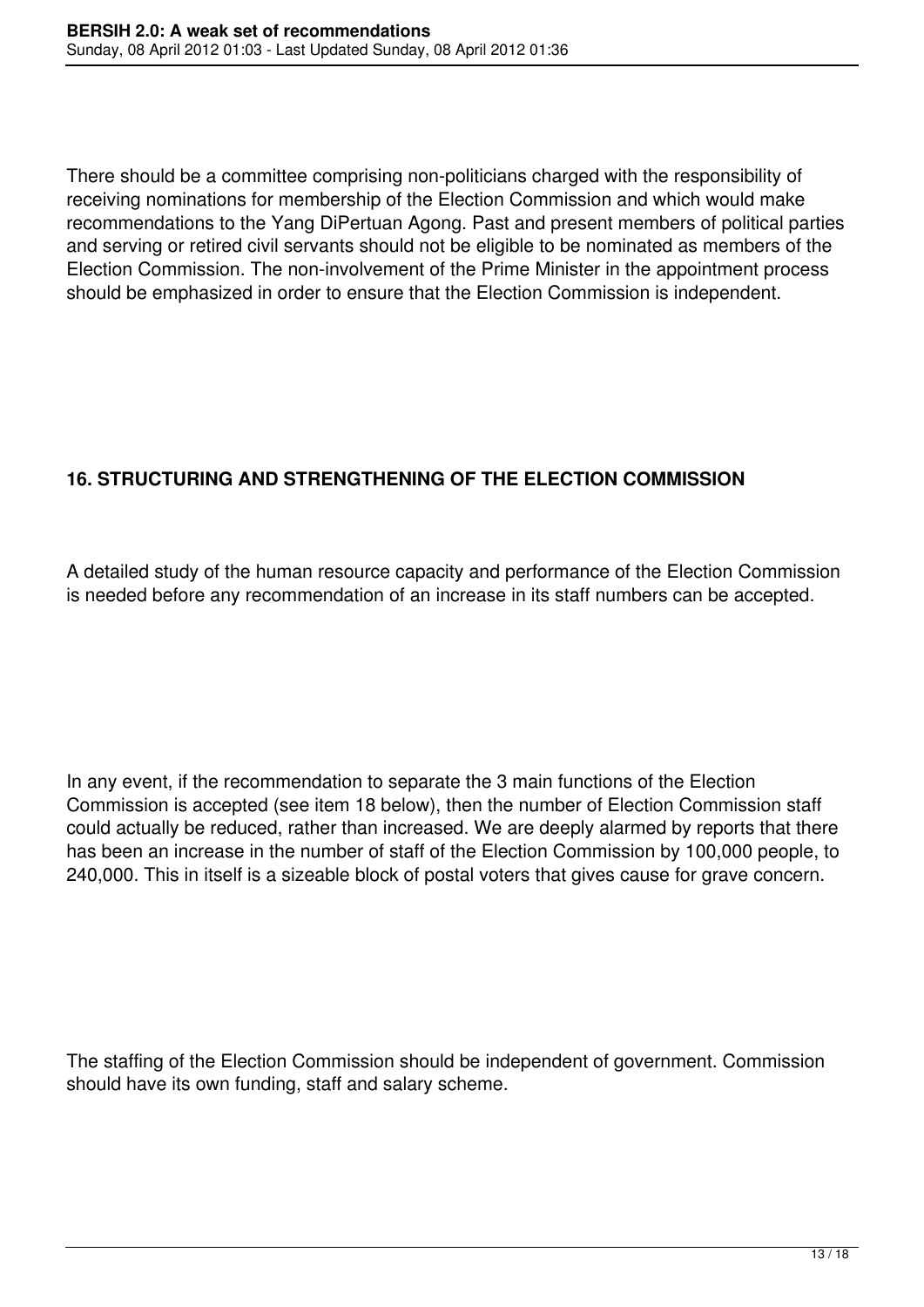# **17. WIDENING THE WORK OF THE ELECTIONS ACADEMY**

Although the Election Academy has been in existence since 2007, there is no evidence of active voter education programmes carried out by the Election Commission. On the other hand, civil society organizations have been active and have taken the lead in voter education.

It would be preferable if the government provides funding for civil society to continue with their voter education programmes, instead of continuing with the Elections Academy.

## **18. SEPARATION OF THE MAIN FUNCTIONS OF THE ELECTION COMMISSION**

We concur with the recommendation that the 3 main functions of the Election Commission be separated and distributed to 3 separate bodies.

## **19. DISTRIBUTION OF SEATS IN THE HOUSE OF REPRESENTATIVES FOR THE STATES OF SABAH AND SARAWAK**

 This issue should be deferred until the Royal Commission of Inquiry has completed its investigations and delivered its findings into the systematic abuse of the granting of citizenship to foreigners, otherwise known as "Project IC", in Sabah.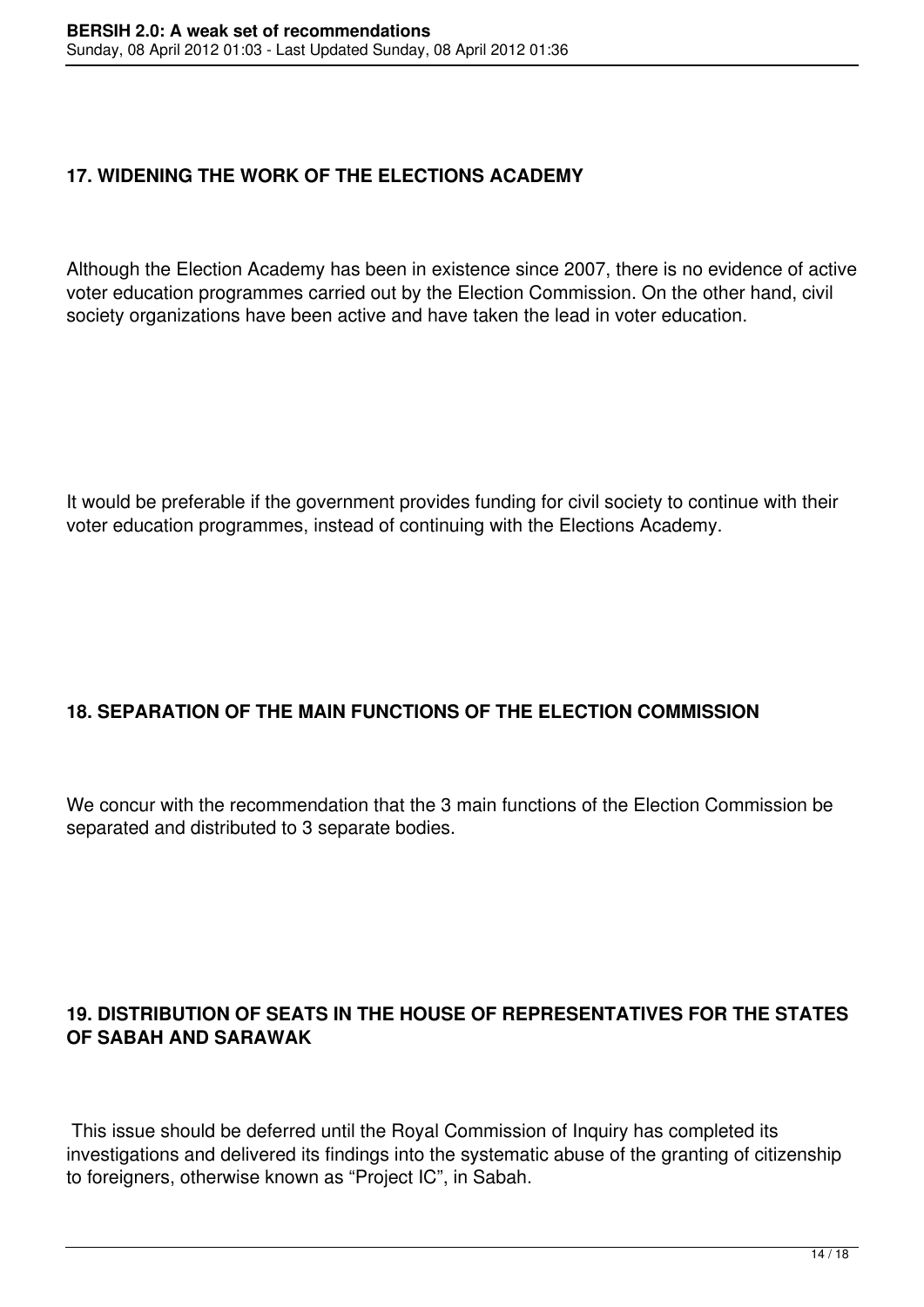## **20. BALANCED ELECTORAL DELINEATION**

Each electoral constituency should consist of approximately the same number of population. There should no longer be any need for any rural weightage in this day and age. The principle of "one person one vote" should be upheld without exception.

# **21. PROVISION OF FUNDING TO POLITICAL PARTIES**

Election funding to political parties should be provided based on the proportion of the popular vote obtained by each political party in the previous general election. Political parties should not be allowed to utilize any other funding for an election campaign.

#### **22. NEW ELECTORAL SYSTEM**

We agree that studies should be carried out on alternative electoral systems.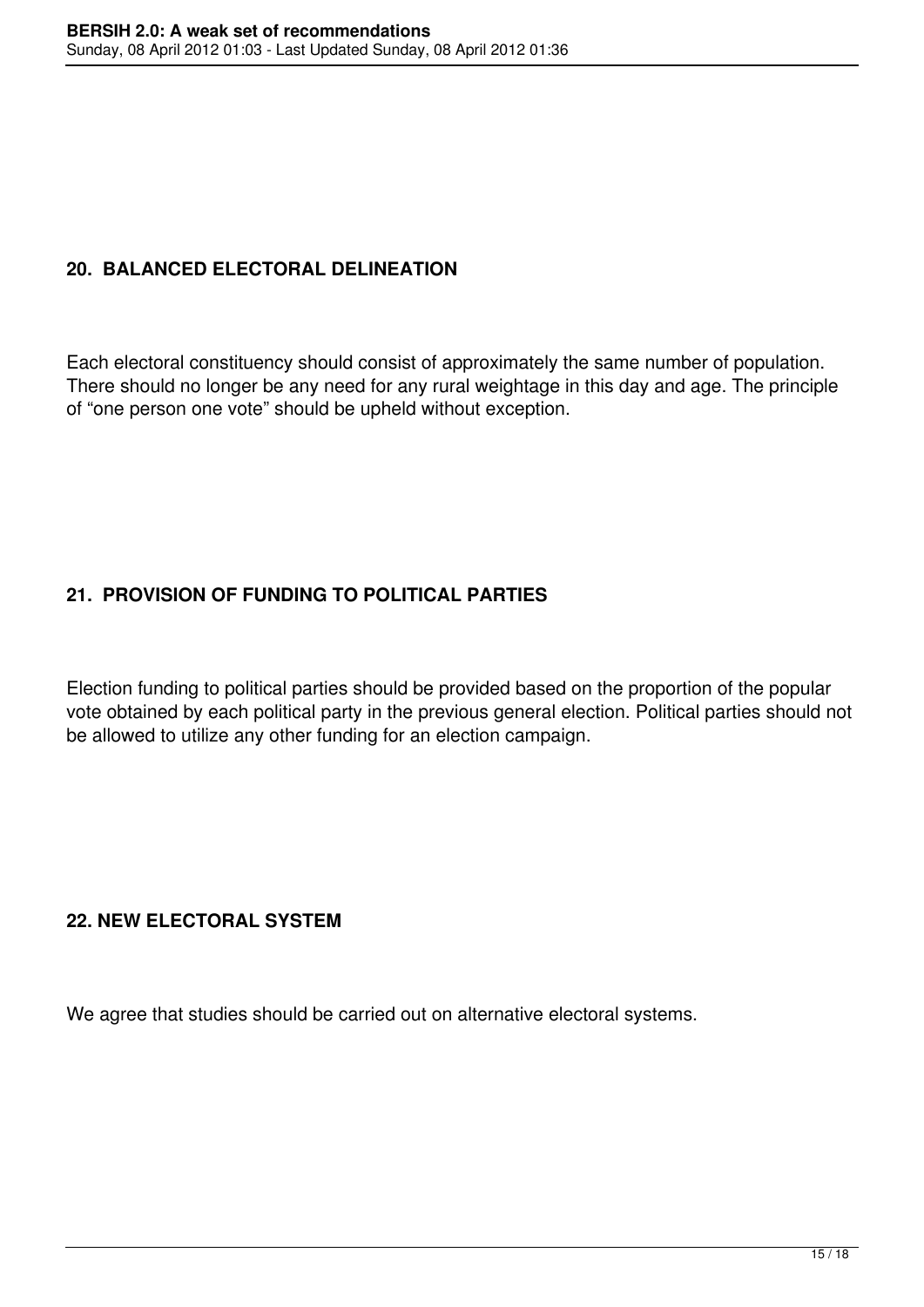#### **CONCLUDING REMARKS**

BERSIH 2.0 is disappointed that the following key issues were not with dealt with at all or were not dealt with in sufficient depth:-

a) The instances of manipulation of the electroral roll by removing names, changing polling station boundaries, and other such obvious discrepancies. A thorough study ought to have been conducted into the processes of the Election Commission and the National Registration Department.

b) No reference whatsoever is made in the report about foreigners being given citizenship for their vote in Semenanjung Malaysia. Whilst the problem is acknowledged to exist in Sabah, there is no reference to Semenanjung Malaysia, where the issue is also of relevance.

c) Nothing is said in the Parliamentary Select Committee's report about election offences and the enforcement of the Election Offences Act 1954 as it now stands. There ought to also have been a study into the types of such offences being committed, and recommendations on how to prevent them. Although there is a suggestion that the Election Commission be given more powers to deal with such issues, the Parliamentary Select Committee does not seek to identify the problems and the clear infringements of the Act.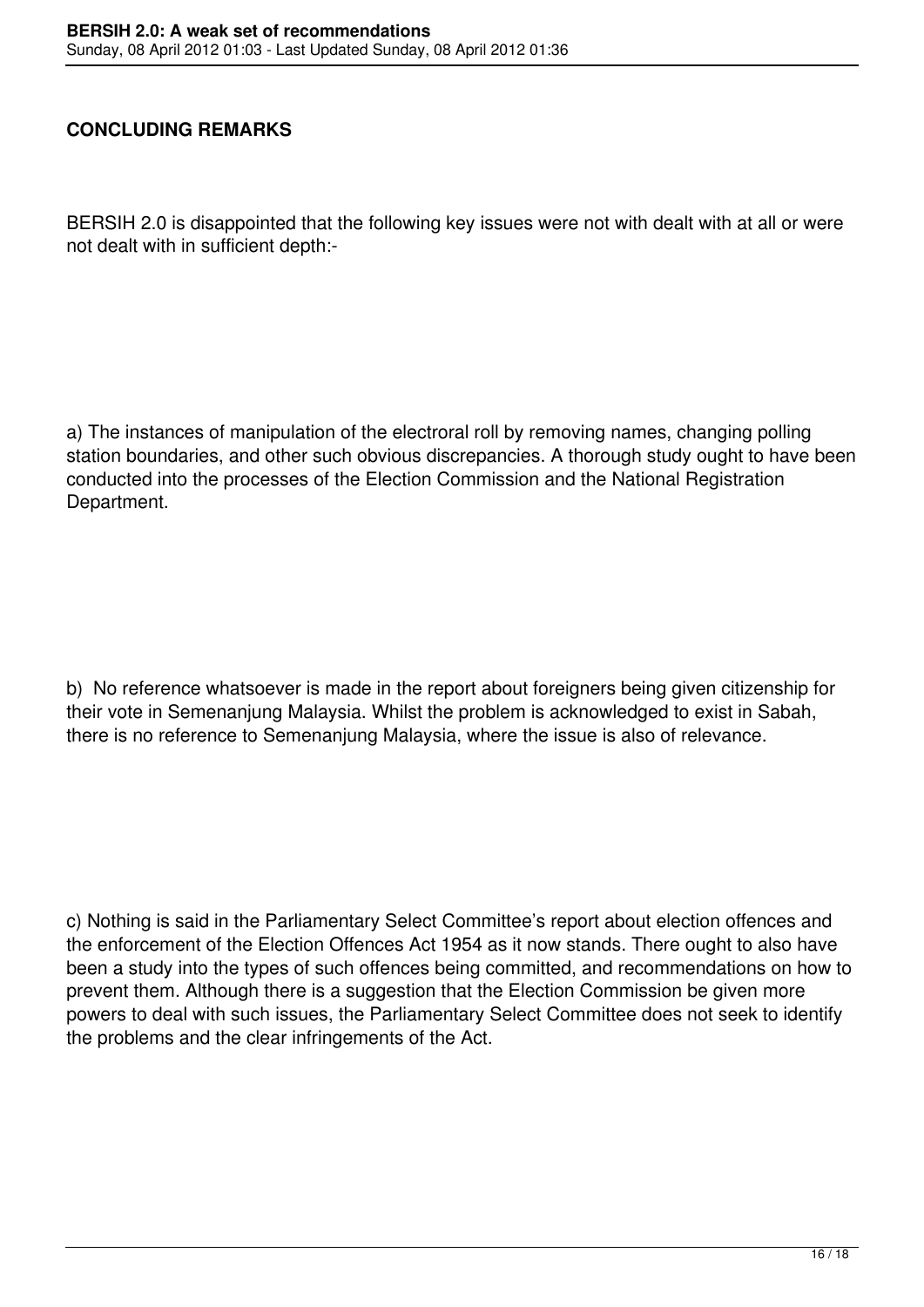d) There is no mention of how to stop dirty politics save for a reference to a Code to be drawn up in relation to a Caretaker Government. In fact there ought to be a code of conduct in relation to all candidates and political parties. An example of such a code of conduct, from India, was given by BERSIH 2.0 to the Parliamentary Select Committee.

e) There is no reference to the inviting of International Observers. Malaysia was recently invited to send election observers to observe the recenty-concluded by-elections in Myanmar. On a previous occasion Malaysian observers were invited to observe the general elections in Thailand. If we subscribe to and endorse the principle of having international observers by our participation in such missions, then Malaysia's reticence in inviting international observers is wholly inexplicable.

f) We are shocked at the manner in which the Parliamentary Select Committee's report was received and adopted by the Dewan Rakyat on 3 April 2012, without any debate. Further, we deplore the decision by the Speaker of the Dewan Rakyat not to permit the inclusion of a Minority Report together with the Parliamentary Select Committee's report. The continued lack of respect of contrary views bodes ill for the development of a strong and vibrant Parliamentary democracy in Malaysia. The fact that there was no debate on the Parliamentary Select Committee's report suggests that the majority in Parliament are none too concerned about the nature and extent of fraud and other irregularities in connection with the electoral rolls and the conduct of elections in Malaysia. The majority in Parliament do not appear to appreciate the need to strengthen the electoral process in Malaysia.

g) Given thus, BERSIH 2.0 is of the view that it is highly likely that the electoral fraud and other irregularities that are currently being perpetrated in Malaysia, and which have been and continue to be the concern of decent, fair-minded and peace-loving Malaysians, will continue unabated. A golden opportunity to right the wrongs and do something good for the benefit of Malaysians now and in the future has sadly been missed.